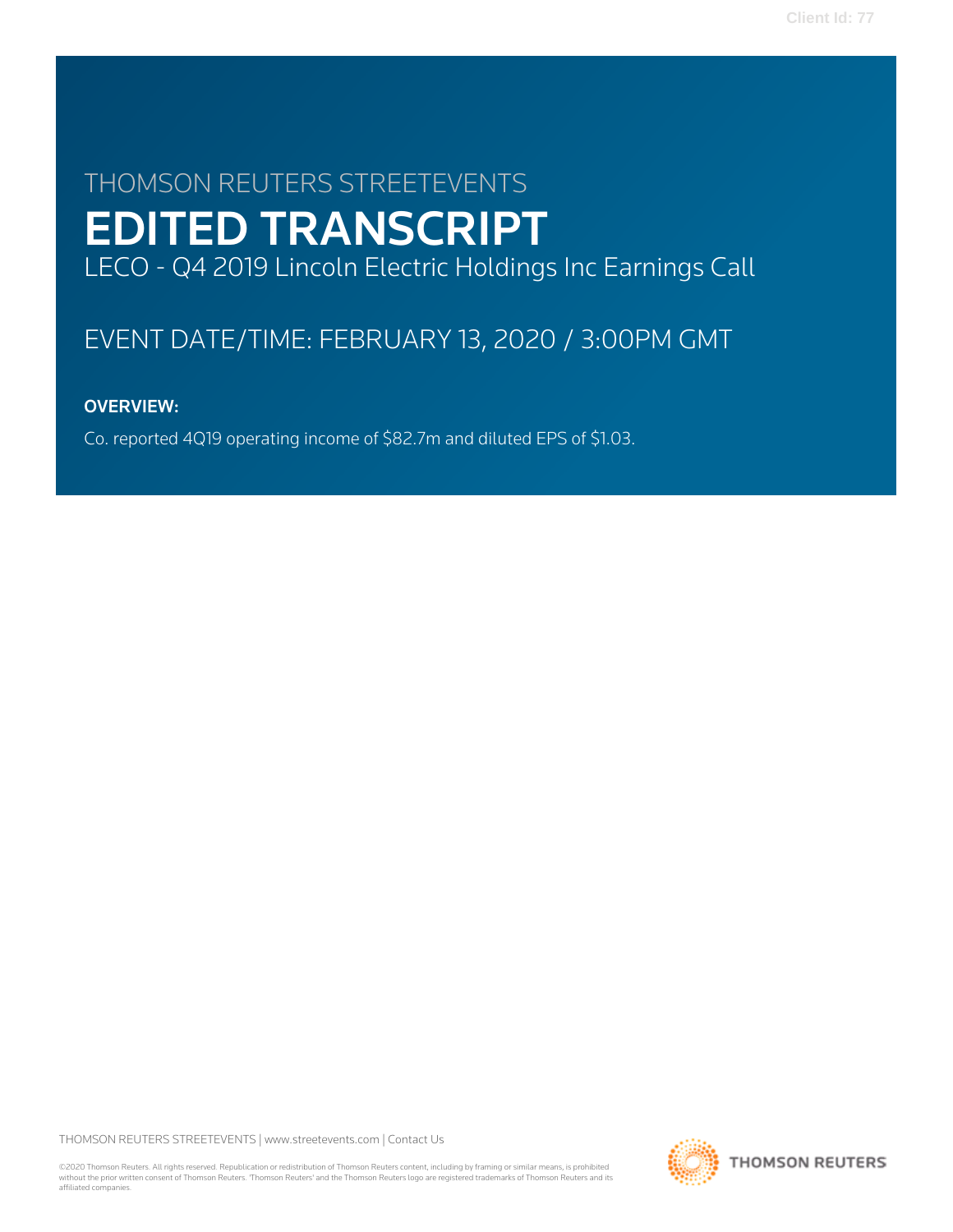#### **CORPORATE PARTICIPANTS**

**[Amanda H. Butler](#page-1-0)** Lincoln Electric Holdings, Inc. - VP of IR & Communications **[Christopher L. Mapes](#page-1-1)** Lincoln Electric Holdings, Inc. - Chairman, President & CEO **[Vincent K. Petrella](#page-2-0)** Lincoln Electric Holdings, Inc. - Executive VP, CFO & Treasurer

## **CONFERENCE CALL PARTICIPANTS**

**[Bryan Francis Blair](#page-7-0)** Oppenheimer & Co. Inc., Research Division - Director & Senior Analyst **[Joseph O'Dea](#page-5-0)** Vertical Research Partners, LLC - Partner **[Joseph Michael Grabowski](#page-6-0)** Robert W. Baird & Co. Incorporated, Research Division - Associate **[Robert Stephen Barger](#page-8-0)** KeyBanc Capital Markets Inc., Research Division - MD and Equity Research Analyst **[Saree Emily Boroditsky](#page-4-0)** Jefferies LLC, Research Division - Equity Analyst

### **PRESENTATION**

#### **Operator**

Greetings. And welcome to the Lincoln Electric Fourth Quarter and Full Year 2019 Financial Results Conference Call. (Operator Instructions) And this call is being recorded.

<span id="page-1-0"></span>It is now my pleasure to introduce your host, Amanda Butler, Vice President of Investor Relations and Communications. You may begin.

#### **Amanda H. Butler** - Lincoln Electric Holdings, Inc. - VP of IR & Communications

Thank you, Carmen, and good morning, everyone. We released our financial results earlier today, and you can find our release as an attachment to this call's slide presentation as well as on the Lincoln Electric website at lincolnelectric.com in the Investor Relations section.

Joining me on the call today is Chris Mapes, Lincoln's Chairman, President and Chief Executive Officer; as well as our Chief Financial Officer, Vince Petrella. Chris will begin the discussion with an overview of full year results, and Vince will cover the quarter performance in more detail. Following our prepared remarks, we're happy to take your questions.

Before we start our discussion, please note that certain statements made during this call may be forward-looking, and actual results may differ materially from our expectations due to a number of risk factors. A discussion of some of the risks and uncertainties that may affect our results are provided in our press release and in our SEC filings on Forms 10-K and 10-Q. In addition, we discussed financial measures that do not conform to U.S. GAAP. And a reconciliation of non-GAAP measures to the most comparable GAAP measure is found in the financial tables in our earnings release, which, again, is available in the Investor Relations section of our website at lincolnelectric.com.

<span id="page-1-1"></span>And with that, I'll turn the call over to Chris Mapes. Chris?

#### **Christopher L. Mapes** - Lincoln Electric Holdings, Inc. - Chairman, President & CEO

Thank you, Amanda. Good morning, everyone. Our full year results demonstrate the business resilience in a challenging portion of the cycle. We remain focused on serving customers, executing our strategic initiatives and investing in long-term growth to deliver value to our shareholders. As we celebrate our 125th anniversary in 2020, we are confident that this balanced approach continues to position the business for long-term growth and value generation for all of our stakeholders.

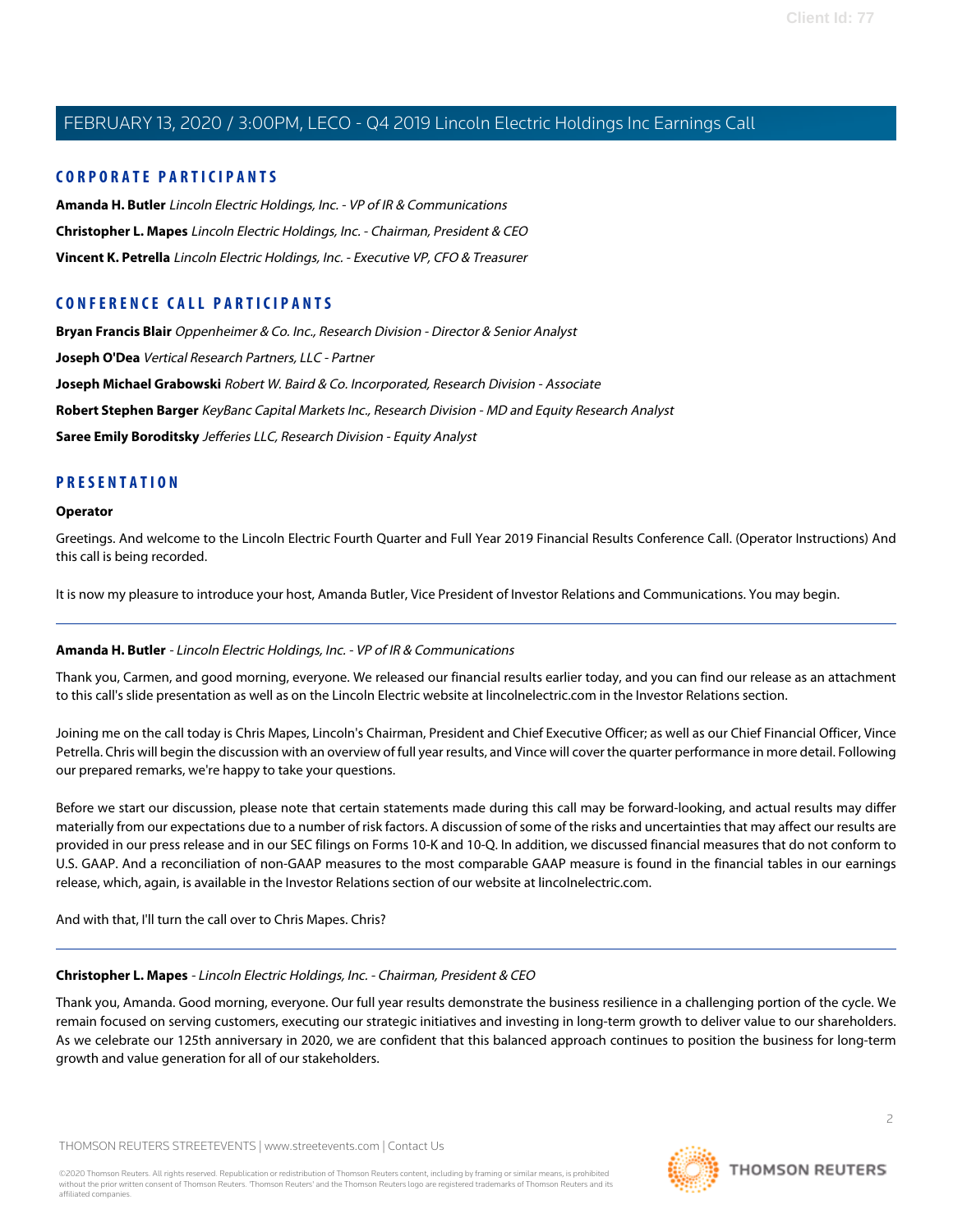In 2019, we generated record cash flows, 113% cash conversion, top quartile returns and returned \$411 million to shareholders to \$118 million in dividends and \$293 million of share repurchases. We did this while working to mitigate the impact of decelerating global industrial production trends and weak capital spending.

Our net sales declined 80 basis points to \$3 billion with 3.5% lower organic sales, largely driven by softer demand for consumables and automation systems. We successfully offset the impact of lower volumes in our core business by aligning operations to demand through reduced hours, lower incentive compensation and discretionary spending. Acquisitions unfavorably impacted our consolidated financial results. We reported a 50 basis point decline in our full year adjusted operating income margin to 12.9%, with a 69% decremental margin. If excluding acquisitions, our adjusted operating income margin would have held relatively steady, with a 10 basis point decline to 13.3% in the remainder of our business, which represents an approximate 15% decremental margin.

Moving to Slide 4. Fourth quarter organic sales trends weakened through the quarter, driven by a 5.7% decline in volumes. Two persistent key factors impacted demand. A broad reduction in global industrial production rates across most of our end sectors lowered demand for consumables. And a slowdown in capital spending and project deferrals reduced orders for our automated systems. This has resulted in 4 quarters of an industrial downturn in our sector.

On a global product line basis, we incurred a high single-digit percent volume decline in both consumables and automation systems. Equipment volumes were relatively steady in the quarter. Investments in commercial initiatives to accelerate new product launches, a 100 basis point improvement in our equipment Vitality Index of new products and expansions in our global network of tech centers to 38 are all driving our equipment demand despite challenging market conditions.

Looking at end market trends, the incremental slowdown in global industrial production accelerated decline in demand in key end sectors such as automotive, heavy industries, energy and construction infrastructure in the quarter. General Fabrication and the oil and gas portion of energy were flat to up in the quarter with strongest performance from international customers.

Moving to Slide 5. Given the deceleration in fourth quarter sales and continuing similar year-over-year decline through January, we're cautious on any top line or earnings growth in the first half of the year. We are maintaining the cost reduction measures we implemented last year, given these current macro uncertainties. In addition, headwind from higher expected incentive compensation and a projected higher tax rate in 2020 will reduce earnings. As we have done during previous challenging cycles, we are now freezing senior management wages. We're also implementing additional cost actions across our platform to achieve greater productivity. We expect these actions will contribute approximately \$15 million to \$18 million of annualized cost savings beginning in the second quarter of 2020. But substantially, all of the benefits are expected to be realized in the second half of the year. We will be monitoring conditions through the year and are evaluating additional contingency measures, which we can implement if conditions merit.

In 2020, we'll continue to prioritize capital for both organic and inorganic growth. We expect to invest \$65 million to \$75 million in capital expenditures, in line with our 2019 spend. The board recently increased the dividend payout rate by 4.3%, marking our 24th consecutive increase. We will also continue to execute share repurchases to achieve our 1.75x to 2x gross debt-to-EBITDA target. While a challenging environment, we are well positioned with a strong balance sheet and cash flows to invest in the long-term growth, innovation and productivity improvements to generate value for our stakeholders.

<span id="page-2-0"></span>On a final note, on 2019, it was a record year for our safety performance across our company, and we exceeded each of our sustainability goals in the year. This could not be accomplished without the dedication of our employees to building a safe and sustainable company.

And now I will pass the call to Vince to cover the quarter in more detail.

#### **Vincent K. Petrella** - Lincoln Electric Holdings, Inc. - Executive VP, CFO & Treasurer

Thank you, Chris. Moving to Slide 6. Our consolidated fourth quarter sales declined 1% as a 5.9% benefit from acquisitions was offset by 5.7% lower volumes, an 80 basis point decline in price and a 30 basis point unfavorable impact from foreign exchange. Our fourth quarter gross profit margin

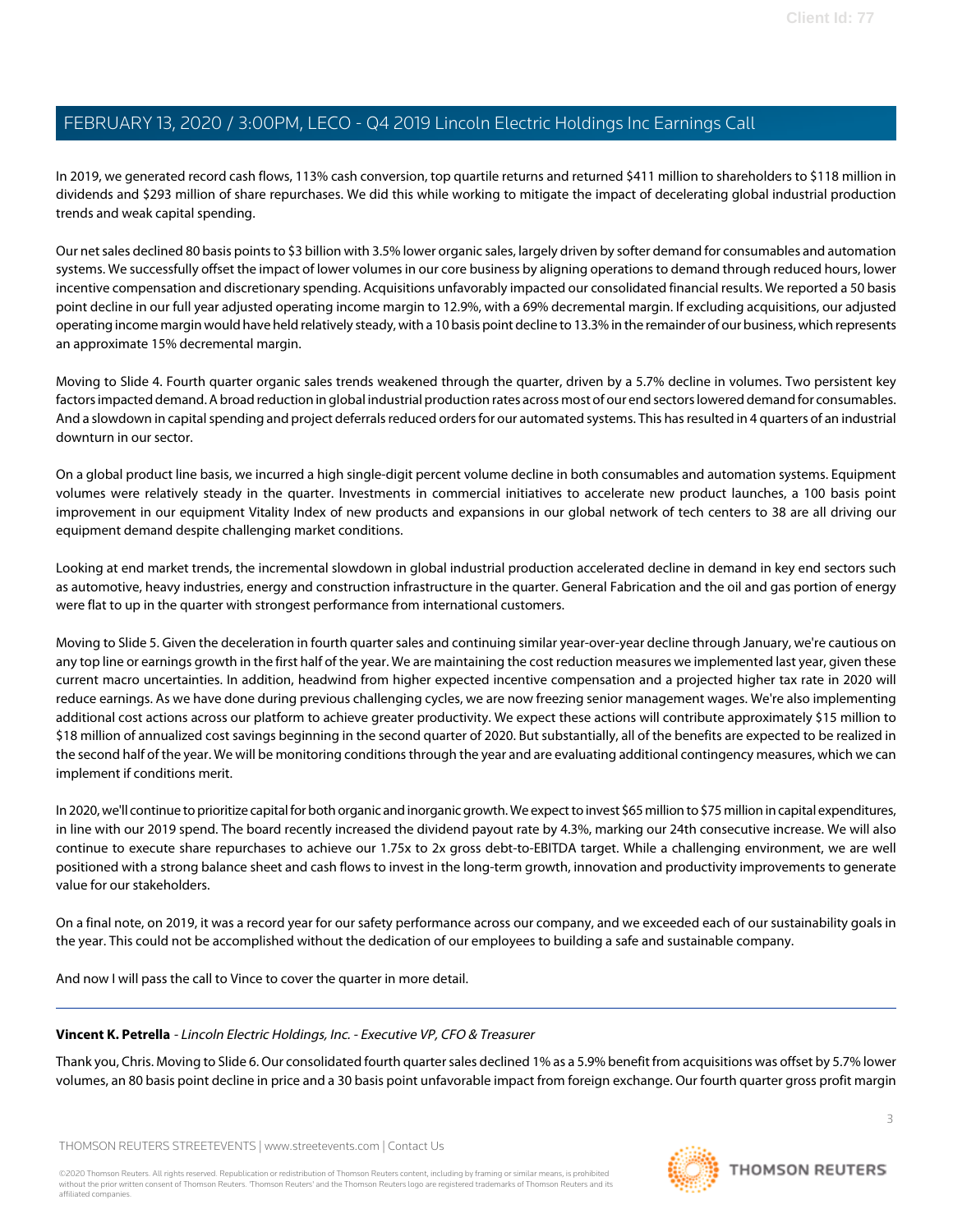decreased 100 basis points to 32.7% as positive price costs, including a \$1.8 million LIFO credit was offset by weaker operating leverage and unfavorable mix, primarily from automation systems and acquisitions.

Excluding acquisitions, the gross profit margin would have decreased approximately 10 basis points. Our SG&A expense declined 3.3% in dollar terms as lower incentive compensation expense and lower discretionary spending offset added SG&A from acquisitions.

SG&A as a percent of sales decreased 50 basis points to 20.3%. Reported operating income decreased 12.9% to \$82.7 million or 11.2% of sales. Operating income results included approximately \$8.9 million in special item noncash charges, primarily related to rationalization and asset impairments in our International Welding segment. Excluding special items, adjusted operating income declined 5.3% to \$91.6 million or 12.4% of sales, a 60 basis point decline versus the prior year. Excluding the unfavorable impact from acquisitions, our adjusted operating income margin would have been flat year-over-year at 13%.

Our fourth quarter effective tax rate was 20.6% compared with 8.1% in the prior year period. Excluding special items, our fourth quarter tax rate was 20.4%. This compares with 14.7% in the prior year period. We expect our average full year 2020 effective tax rate to be in the low- to mid-20% range, subject to the future mix of earnings and the timing and extent of discrete tax items.

Fourth quarter diluted earnings per share decreased 23.7% to \$1.03 compared to \$1.35 in the prior year period. Excluding special items, adjusted diluted earnings per share decreased 10.9% to \$1.15, reflecting the impact of lower organic sales.

Now moving to the geographical segments on Slide 7. Americas Welding segment's fourth quarter adjusted EBIT dollars declined 12.7% to \$75 million. The adjusted EBIT margin declined 160 basis points to 16.1% as lower incentive compensation, positive price/cost and cost management actions were offset by lower volumes. Excluding the weakness in our automation business, the segment's adjusted EBIT margins would have held steady versus the prior year with a 17% decremental margin.

Looking at the top line. Americas Welding reported an 8.2% decline in organic sales against a challenging prior year comparison. Americas Welding volumes declined 6.5%, largely due to a high single-digit percent decline in consumables, reflecting a broad decline in industrial production across our primary end market sectors.

Automation demand remained challenged due to weak capital spending, but the rate narrowed to a low double-digit percent decline in the quarter. We achieved modest volume growth in equipment on continued demand for our new solutions. The segment's 1.7% lower price reflects the removal of surcharges in the U.S. business. We expect similar pricing performance through the first half of 2020 until we anniversary the surcharges. Americas welding sales also benefited 4.3% from the fee automation and additive acquisitions.

Moving to Slide 8. The International Welding segment's adjusted EBIT decreased 5.9% to \$11.6 million, and the adjusted EBIT margin declined 30 basis points to 5.2%. Improved European mix and benefits from rationalization and integration activities helped to mitigate the impact of lower volumes. Organic sales decreased 8.1%, primarily volume declines in Europe due to weaker macroeconomic conditions in France and Germany and softness in the Middle East.

Moving to the Harris Products Group. Fourth quarter adjusted EBIT increased 25.3% to \$10.7 million. Adjusted EBIT margin increased 110 basis points to 13.1%, unfavorable mix, accretive acquisitions and productivity improvements. Volumes increased 5.7% on continued solid demand in the OEM channel, and aluminum products and in the retail channel. Harris also recognized a 7% sales improvement from an acquisition in late 2018.

Moving to Slide 10. Cash flows from operations increased 23.3% to \$123 million, reflecting improved working capital and lower tax payments, which helped generate a 150% cash conversion ratio. Our working capital ratio increased due to the lower sales volumes.

Moving to Slide 11 and our capital allocation. We deployed \$118 million in the quarter, paying \$29 million in dividends, reflecting the 21% higher dividend payout rate and we purchased \$71 million in shares. We also invested in the business with \$16 million in capital expenditures. As noted in our press release, our board approved a new share repurchase program, which authorizes the company to repurchase up to \$10 million of

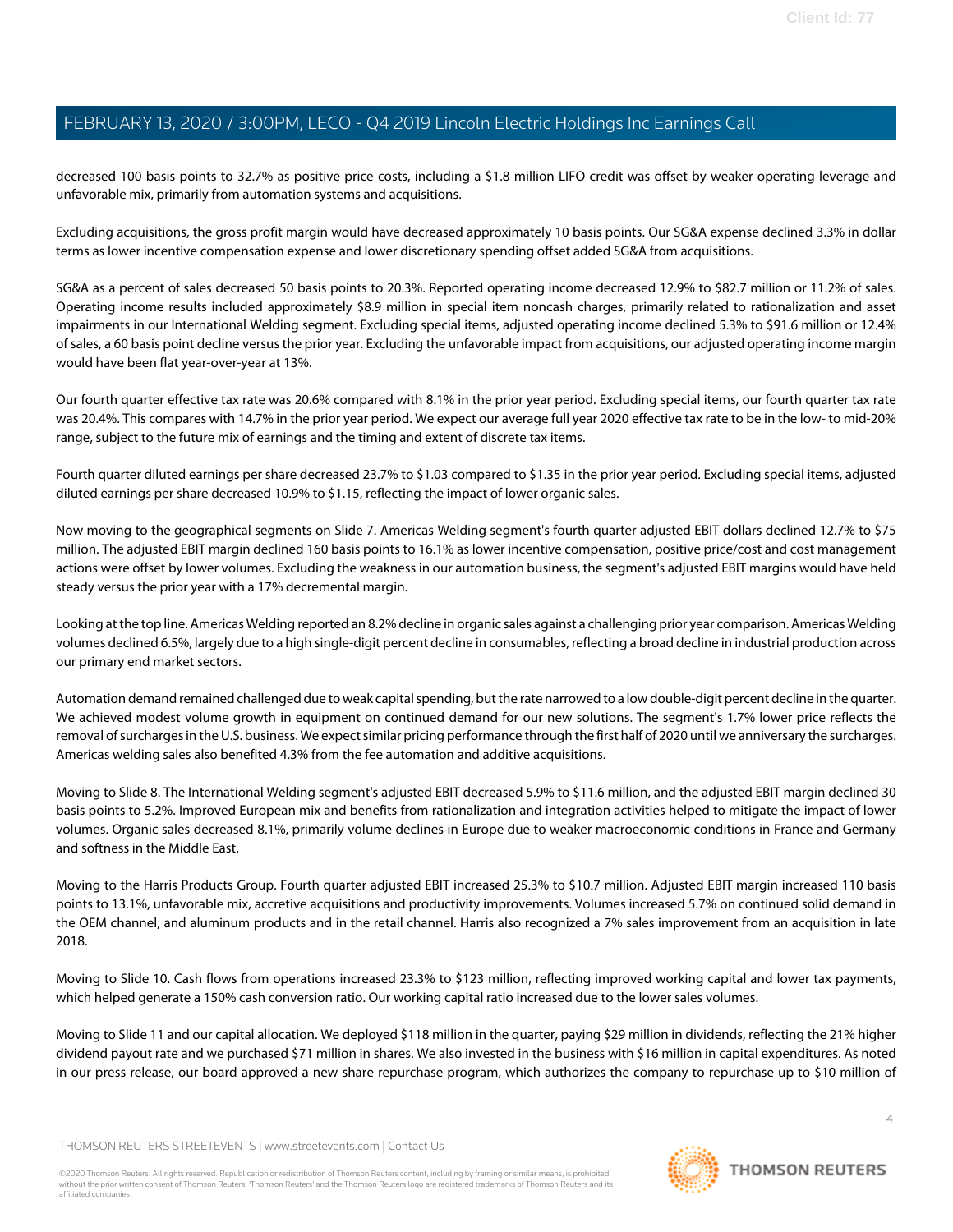additional outstanding common stock. This authorization, in addition to the 2.8 million shares remaining from the prior program has no expiration date.

With that, I would like to turn the call over for questions. Carmen?

### **QUESTIONS AND ANSWERS**

#### **Operator**

<span id="page-4-0"></span>(Operator Instructions) And our first question is from Saree Boroditsky with Jefferies.

#### **Saree Emily Boroditsky** - Jefferies LLC, Research Division - Equity Analyst

In your slide that you highlighted the improved demand in APAC. Could you provide any color on what you saw by end market there? And any indication if you expect to be impacted by some of the factory shutdowns and supply chain issues occurring in China during the first quarter?

#### **Christopher L. Mapes** - Lincoln Electric Holdings, Inc. - Chairman, President & CEO

Well, certainly, we're watching and concerned about the impact that we may see from the coronavirus, relative to our business as well as our customers' businesses as we're migrating through the first couple of quarters of the year. To provide you with an update on the Lincoln Electric businesses. So our facilities there, we were intending to start our facilities back up on February 10. As you may be aware, that requires not only a governmental approval but also a provincial approval. We have been working with the government to receive those approvals. Although at this time, we've been unable to operate all of our facilities there at this point. We have one facility that's operating, but only at about 25% capacity. So some of those facilities have been closed because of the Chinese New Year for nearly a month. We'll continue to work with the government as in our ability to be able to get those up and operating. And then, I think, we'll have to see what the visibility is to our supply chains, and our ability to continue to operate as well as our customer supply chains and their ability to get their facilities up and operating. So I certainly believe it will be an impact for us in Q1 and probably trend into Q2 as they work through those supply chain issues. But confident that we'll be able to work through those issues.

On a more important note, I'm unaware of any of our employees that have been -- that have contracted the virus, and we did not have any operations in that broad Wuhan area.

As it relates to the demand side in that Southeast Asia area. As you may be aware, we had placed technical centers in that region over the last couple of years. I was actually in our Singapore office in the January window, talking to the team. They just had some very good execution of some customers that came through that particular region. We actually had some nice offshore activity that I know was executed on in that particular marketplace. As well as seeing some benefits from offshore wind that are actually moving through that area of the world. And then we had several equipment wins that occurred there in that marketplace throughout 2019. So it was broad. But I would also say, Saree, that I wouldn't necessarily say that those wins may be representative of those segments on the global market basis. Other than certainly we see offshore wind and wind continuing to be one of those markets, where we think there could be some opportunities for us as we move into 2020.

#### **Saree Emily Boroditsky** - Jefferies LLC, Research Division - Equity Analyst

I appreciate the color. Then just in light of the new share repurchase authorization in place. Could you just talk a little bit more about how you're thinking about capital deployment and the cadence of share buybacks? Especially given that, I think with the new authorization, it represents around 20% of your share count?

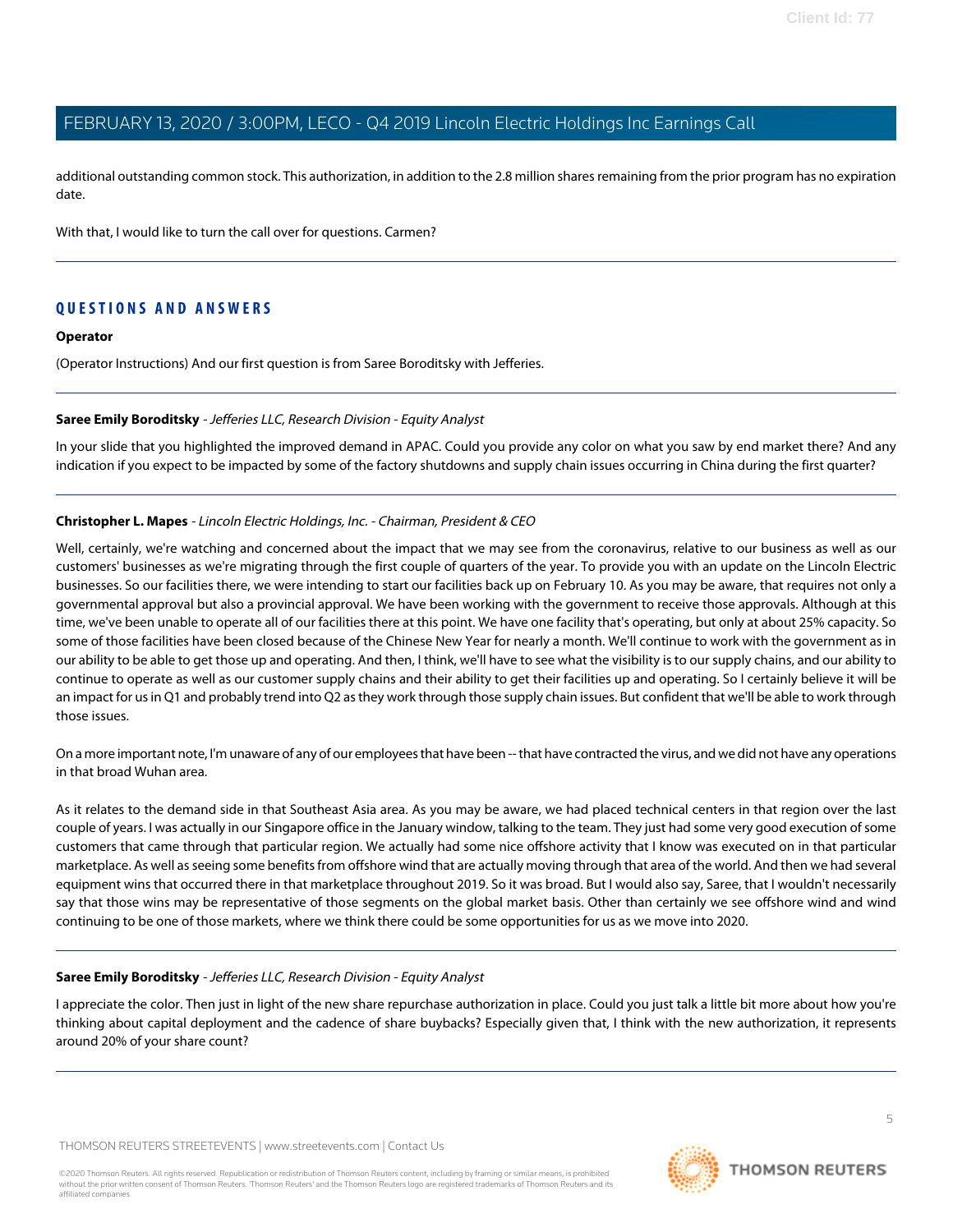#### **Vincent K. Petrella** - Lincoln Electric Holdings, Inc. - Executive VP, CFO & Treasurer

Right. So I would say that our priorities haven't changed in this market or our experience in 2019, Saree. We're still focused on growing the business, reinvesting in our own capital stock and identifying those opportunities around M&A that, that may be attractive, that fit our strategy and are priced appropriately. And so I would tell you that our outlook for 2020, 2020 is to continue our share buyback activities, at least at a maintenance level, and be opportunistic, depending upon those factors as well as our share price to take our share repurchase activity and drive our total gross debt-to-EBITDA to within the range that we've established for our capital allocation planning.

#### **Operator**

<span id="page-5-0"></span>Our next question comes from Joe O'Dea with Vertical Research.

#### **Joseph O'Dea** - Vertical Research Partners, LLC - Partner

With respect to the additional cost actions planned for 2020. Just now that we're 4 quarters into volume declines in the Americas segment. And so why the cost actions now? Why not earlier? Is a matter of -- as you assess the outlook, it's more about persistent pressure that you're anticipating? Just sort of timing around some of these additional cost actions?

#### **Christopher L. Mapes** - Lincoln Electric Holdings, Inc. - Chairman, President & CEO

Yes. Look, my perspective on it would be that we're actually accelerating the cost actions. If you take a look at some of our ratios as we migrated through the year, you saw some slight improvements in our SG&A ratios within the business. That was, of the cost actions that we were taking in 2019 as we were trying to understand the extent of the challenges that we were experiencing in the marketplace. And especially in the Americas side of the market, you also had the headwind associated with the acquisitions that were coming in and some of the SG&A associated with that piece. The announcements that we've made today were things that we have been working on for a few months. So it wasn't as if this was just a response to the end of the year. The activities that we're doing here internationally, I have reviewed and seen over the last couple of months. But we wanted to get them in front of the market today, so that they could see the next step of activities. But what I really think of our approach to this, we view that, quite frankly, we made some cost initiatives to try to mitigate some of the volume impacts. Those volume impacts have continued to accelerate some as we move through 2019. And we really went and wanted to bring further forward some other productivity measures to mitigate some of that volume challenge that we're seeing in the marketplace. Expecting to mitigate that and also expecting that we would see a more favorable potential environment as we are migrating through the back half of 2020.

#### **Joseph O'Dea** - Vertical Research Partners, LLC - Partner

Can you just talk about how the 15% to 18% flows through at the segment level? And are these costs that come back if volumes get better?

#### **Vincent K. Petrella** - Lincoln Electric Holdings, Inc. - Executive VP, CFO & Treasurer

I could start by saying, Joe, that the split is relatively equal between the Americas and the International segment. So our expectation is that it would be be well balanced between those two. And then Harris has very modest amounts associated with it. So it will be fairly equally distributed between Americas and International.

And then as far as the restoration of these costs. Yes, certainly if volume turns at that point in time, some of these cost reductions will be restored. But I will stress that, particularly, in the International segment, these actions are -- some of them related to improving our manufacturing utilization and compressing some of our people and facilities that will likely be more permanent. So I'd say the Americas could be restored with improved volumes. Much of the International improvements are likely part of our permanent cost structure going forward.

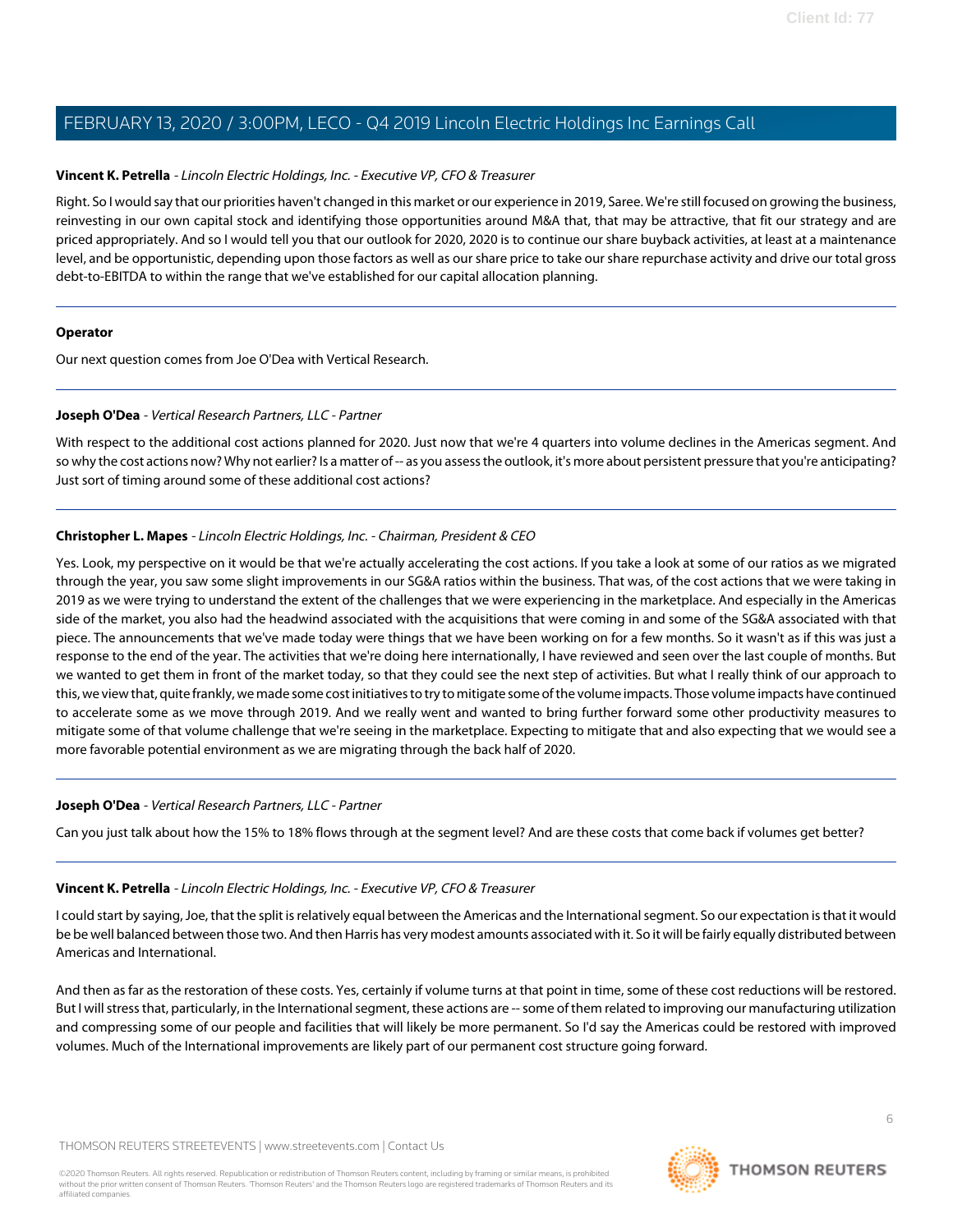#### **Operator**

<span id="page-6-0"></span>And our next question comes from Mig Dobre with R.W. Baird.

#### **Joseph Michael Grabowski** - Robert W. Baird & Co. Incorporated, Research Division - Associate

It's Joe Grabowski on for Mig this morning. So last quarter, you mentioned an acceleration in the volume compression within automotive. I think it was partly due to the GM strike but also from just broad global weakness. How did the automotive end market trend in the fourth quarter?

#### **Vincent K. Petrella** - Lincoln Electric Holdings, Inc. - Executive VP, CFO & Treasurer

I would tell you, Joe, it's similar to what we experienced in the previous quarter. We have mid-teens type of volume decline compressions across the automotive and transportation segment. So on its own, automotive is one of the most significant year-over-year declines in our business, simply because of it's size and the magnitude of the year-over-year declines. And then that's followed by heavy industries. But automotive is certainly weak, both in the Americas and internationally.

#### **Joseph Michael Grabowski** - Robert W. Baird & Co. Incorporated, Research Division - Associate

Got it. Okay. I guess switching to International. as you guys know, volumes have been down each quarter for the last couple of years. A lot of that has been self-inflicted after the Air Liquide acquisition. As we sit here now and maybe going forward into 2020, are most of the declines now due to the challenging macro? Or are there some still -- still some impacts from rightsizing the business?

#### **Christopher L. Mapes** - Lincoln Electric Holdings, Inc. - Chairman, President & CEO

No. I think that most of the declines that we've been experiencing and will experience if those markets don't become more favorable, moving into 2020, are more market-driven. We put a strong focus on being able to align our business model in Europe to be able to meet customer expectations from a supply chain and a service perspective. Those service metrics have rebounded. And quite frankly, are outstanding for me to look at the business, especially over the last, what I'd say, 4 to 6 months. So thinking about the business as we move into 2020, my concerns with the business are really the underlying economic environment and the challenges that we've seen from some of the industrial production numbers, not only across Europe but from a couple of the specific larger countries. But I believe that the revenue outlook is much more impacted by that versus me thinking about this is furthering for maybe the integration work that we've done.

#### **Joseph Michael Grabowski** - Robert W. Baird & Co. Incorporated, Research Division - Associate

 $\Omega$ 

Got it. And if I could just squeeze in one more. You don't get a lot of questions on Harris Products Group. But they had a very strong quarter, both volume and pricing. Maybe just a little more color on what drove the strength there during the quarter?

#### **Christopher L. Mapes** - Lincoln Electric Holdings, Inc. - Chairman, President & CEO

Look, the Harris team had not only a strong quarter but an outstanding 2019, an all-time record for the business. And it just comes from execution. They're very focused on their customers. They've had some new product introductions. We made some investments in that business. Over the last couple of years for them to launch a new product line that was targeted towards the HVAC marketplace in the wholesaling marketplace in the aluminum product category. They conducted an acquisition at the end of 2018 that migrated into 2019, that the team did a very, very good job of

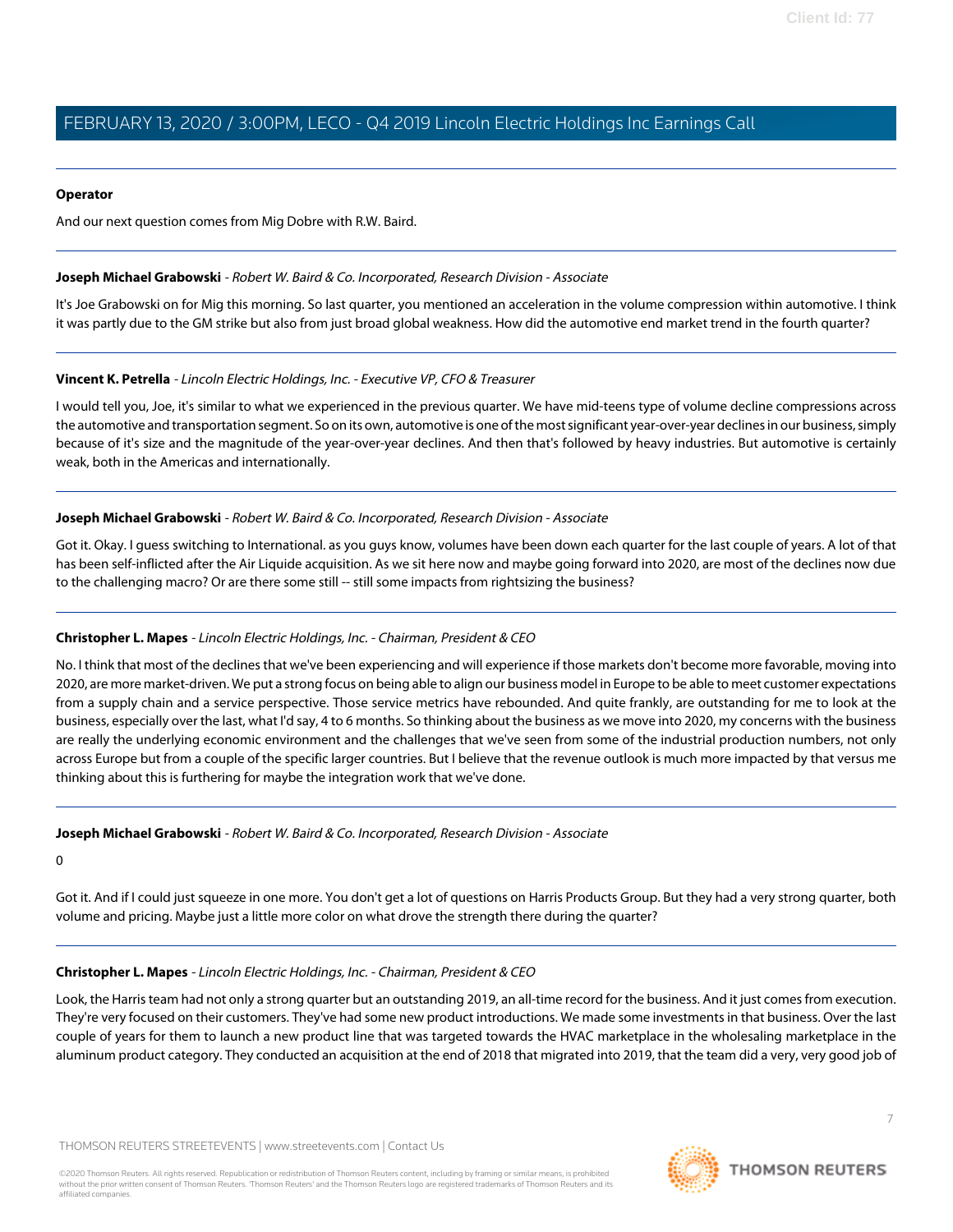integrating and then executing on those products into our portfolio. And quite frankly, we expect them to continue to be able to grow and look to make continued investments within that portion of the business.

#### **Operator**

<span id="page-7-0"></span>Our next question comes from Bryan Blair with Oppenheimer.

#### **Bryan Francis Blair** - Oppenheimer & Co. Inc., Research Division - Director & Senior Analyst

You just mentioned the continued auto weakness, which, obviously, impacts your automation portfolio. Based on what you can see today and understanding that there are easier comps going forward, is there a realistic chance that the automation and added strategy growth rate reaccelerates during 2020?

#### **Christopher L. Mapes** - Lincoln Electric Holdings, Inc. - Chairman, President & CEO

Well, I'd say a couple of things. One is I don't think about automation and additive when I think about the growth rates as a combined entity. So our additive strategy is a long-term investment strategy that we have. We're certainly investing in that technology. We're excited about that technology, but that's really incubating a new business inside the company. And there are other elements within that strategy that we're working on as I think about additive. As it relates to automation, I certainly expect that our automation business is going to stay challenged in thinking about our performance in Q1. It may have some challenges as we're migrating into Q2. As we think about the backlog that we're looking at and the order activity that we've seen, we're expecting improvements in that business as we move into the rest of 2020. As I look at capital spending dynamics within the industrial space, some of the larger companies have come out and said they're increasing capital spend in their 2020 business plan. I believe part of that will be towards productivity. And productivity in the welding space, certainly, leads you right towards automation. So again, expecting some challenges still in Q1. Expecting us to start to migrate out of those challenges in Q2, and then expecting improvements in that business as we're looking at the back half of the year.

#### **Bryan Francis Blair** - Oppenheimer & Co. Inc., Research Division - Director & Senior Analyst

Got it. Appreciate the color there. Obviously, good contribution this year from your new products helped to offset some of the underlying market weakness on the equipment side. I was wondering if you could parse that out for us? And maybe the expected impact to continued run rate weakness on a market level in the first half?

#### **Christopher L. Mapes** - Lincoln Electric Holdings, Inc. - Chairman, President & CEO

Well, I think it's awfully difficult for us to parse it out because when I look at our new product introductions, there were a host of them. And we saw that come across our Vitality Index across the equipment portfolio. So its not any one application, it's a multitude of applications. However, I will bring up our new HyperFill technology, which is growing globally. And it's a technology that, quite frankly, allows users to be able to take twin wire technology to improve deposition rates and improve the productivity in the welding process. During my travels in the first part of the year, I saw that application in a couple of international applications, and believe that it can continue to provide a nice growth vector for us as we're moving into 2020. But even that application can be utilized across the multitude of the segments. So it's very difficult for us to point towards that, towards any one segment. I've got confidence in the investments that we've made and the new products that we've launched, even in late 2019. And what we have coming in our portfolio in 2020, that we should be able to continue to drive improvements in our equipment portfolio across those segments as we're moving through the year.

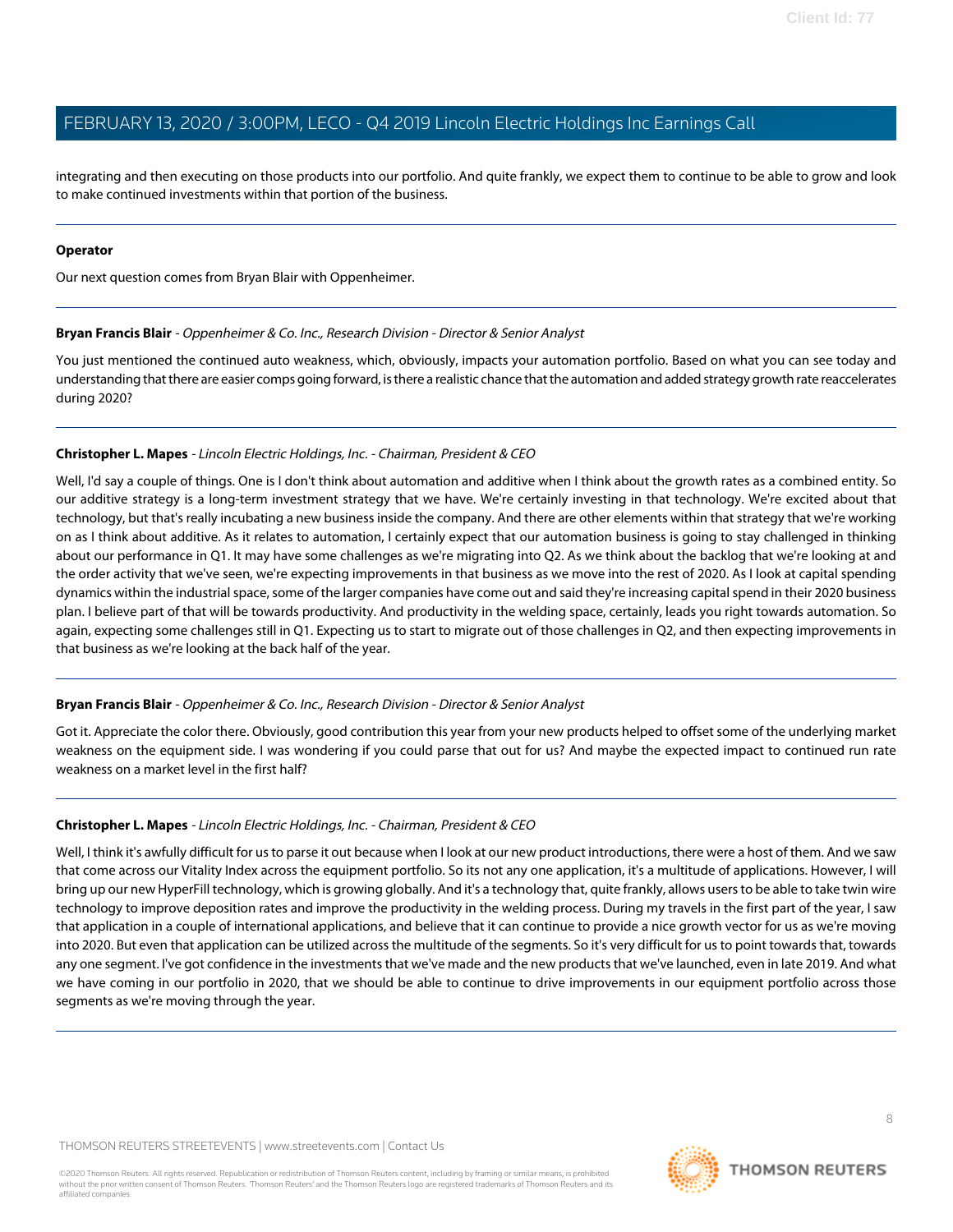#### **Bryan Francis Blair** - Oppenheimer & Co. Inc., Research Division - Director & Senior Analyst

Okay. And then one last one. Vince, you touched on capital deployment strategy, how that's unchanged at a high level. If you had the right opportunities come along, particularly, on the M&A side. What do you see as deployment of capacity over the near term?

#### **Vincent K. Petrella** - Lincoln Electric Holdings, Inc. - Executive VP, CFO & Treasurer

We could, certainly, for the right acquisition that we'd be comfortable taking our debt-to-EBITDA up to 3 and above. Up to -- between 3 and 4x for the right transaction.

#### **Operator**

<span id="page-8-0"></span>Our next question comes from Steve Barger with KeyBanc Capital.

#### **Robert Stephen Barger** - KeyBanc Capital Markets Inc., Research Division - MD and Equity Research Analyst

Chris, you made a comment about how end market conditions and a higher tax rate are going to bring earnings down in 2020. Does that comment from 1Q, 1 half or full year?

#### **Christopher L. Mapes** - Lincoln Electric Holdings, Inc. - Chairman, President & CEO

Yes. Look, I would tell you that, that's a full year. But certainly, the first half of the year is where we're focused that, that we have our best visibility of the headwinds facing us. But I think even if we do have a turn, Steve, in the second half of the year, we're going to be very challenged based on sort of the run rates that we're experiencing in the early part of the first quarter. And knowing that our tax rate will likely be higher than what we experienced in 2019. So I would tell you that those comments apply to the full year. So really, the first half being the most challenging.

#### **Robert Stephen Barger** - KeyBanc Capital Markets Inc., Research Division - MD and Equity Research Analyst

Got it. And so just thinking about organic decline rates in 1Q, will that mirror what you saw in 4Q? It wend kind of down high single-digit in Americas and international? Or is that -- will it get kind of sequentially better on a year-over-year rate?

#### **Christopher L. Mapes** - Lincoln Electric Holdings, Inc. - Chairman, President & CEO

No. That's what we see right now. Based on our order trends and our experience in sales for the first month of the year, we're tracking at that mid-single-digit year-over-year decline that we experienced in the fourth quarter. So no, our expectations are with what's going on in in China and the knock-on effect that, that might have on global economies that the first and probably the second quarter of the year will likely be tracking at those kinds of year-over-year declines. And second half of the year, it's a little too early to make those kinds of predictions. But certainly, first half similar kind of performance from a top line perspective.

#### **Robert Stephen Barger** - KeyBanc Capital Markets Inc., Research Division - MD and Equity Research Analyst

Okay. And then just one more, I guess. If the Americas is running down at that level or at that similar level, how sustainable are margins versus where we came in at 4Q? Or how should we think about decremental margin in that segment given the headwinds?